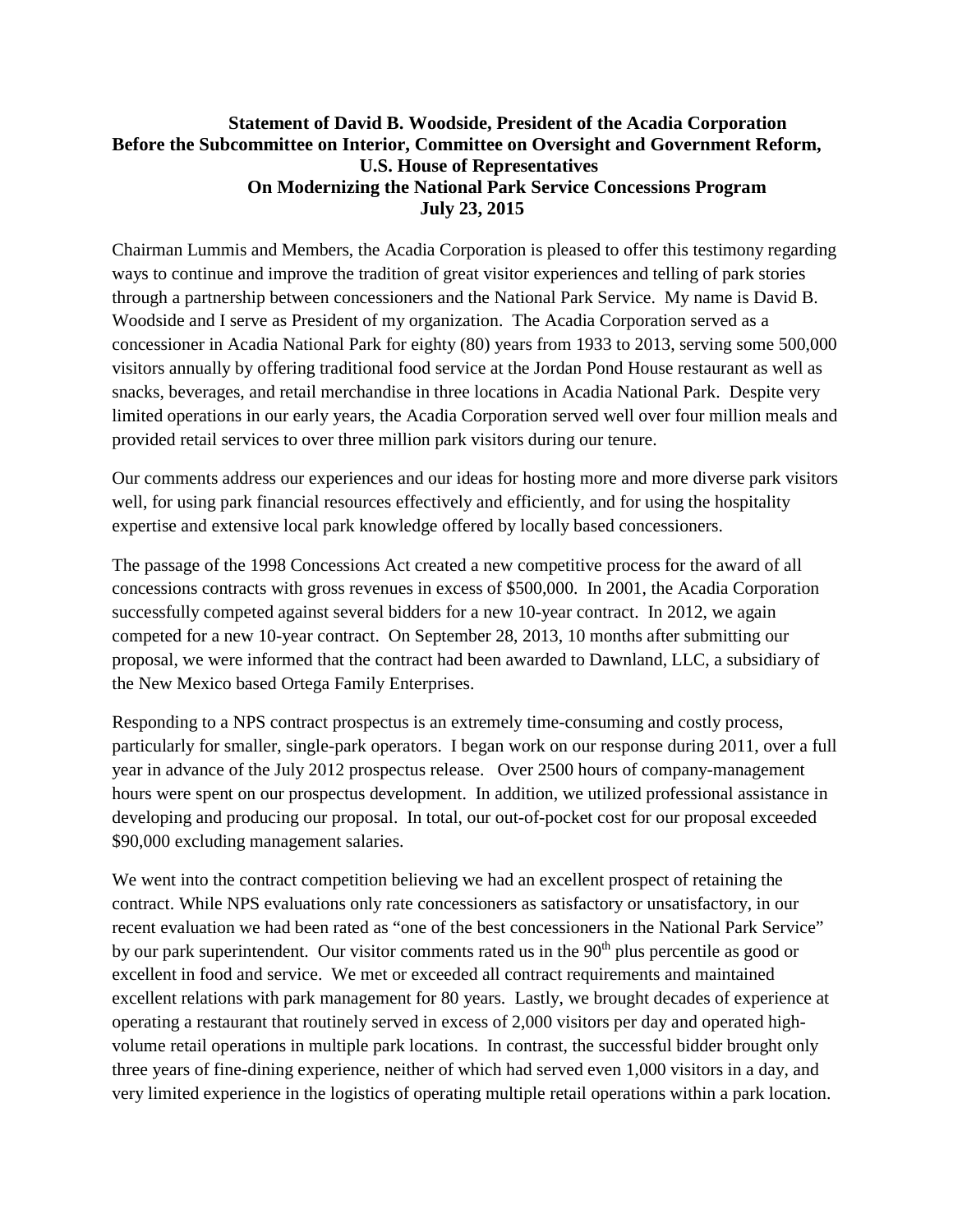One could easily jump to the conclusion that we might have been complacent in our proposal, failing to respond to new contract requirements, offering little or no innovation, and offering a significantly lower fee. As referenced above, we expended extensive time, effort, and expense to develop our proposal. Our prospectus response offered over 100 new innovations to address the operational and environmental issues presented in the new contract. Our fee offering was significantly higher than the contract minimum. While the details of competing proposals are not divulged, the following information obtained from NPS records suggests our financial offering was superior:

2012 – Acadia Corporation; Total Sales \$6,032,172; Franchise Fee \$475,581; Fee Percentage 7.88%

2013 – Acadia Corporation; Total Sales \$5,601,411; Franchise Fee \$442,879; Fee Percentage 7.91%

(Sales reduction in 2013 due to the delayed spring opening and Government shutdown, Oct 1-20)

2014 – Dawnland, LLC; Total Sales \$5,756,757; Franchise Fee \$437,891; Fee Percentage 7.61%

In its first year of operation, despite significant menu price increases, compared with our last full season of operation Dawnland generated over \$250,000 less in sales, paid the government over \$35,000 less in fees and paid a lower percentage of their revenues to the government.

So what compelled NPS to select Dawnland, LLC? Under the current system, virtually no reasons are given for selection of a particular proposal. In a letter from NPS Director Jon Jarvis to Maine Senators Collins and King, he summarized the proposal review panel decision by succinctly stating, "Dawnland, LLC's proposal received the highest cumulative point score." As the long-time incumbent and as one who had spent endless hours developing our proposal, the only meaningful feedback I was able to obtain was by submitting a FOIA request to obtain a copy of the Dawnland contract. The contract, which was amended from the draft included in the prospectus, added additional provisions presumably from Dawnland's winning proposal. Ultimately, after spending over a year of our company's time and almost \$100,000 in costs, we were unable to obtain any meaningful feedback, receiving only thanks for our many years of service and wishes for good luck in the future.

That future is not a promising one for small, single-park operators such as the Acadia Corporation. I have been left to ponder what advice I would give to another small, single-park concessioner facing the decision of whether to compete for a new contract. More importantly, what will I advise our company when the Acadia contract comes up for bid in eight years? Absent any significant changes in concessions contracting, I would consider investing the time and resources necessary to compete to be a highly speculative investment. Absent congressional action, national park concessions are destined to be left to companies large enough to have personnel dedicated to proposal development and centralized management offering a homogenous, mediocre service lacking the distinctiveness befitting America's unique national parks.

I would call upon Congress and the National Park Service to develop a system that truly recognizes outstanding concession operators. Such a system would go beyond the black-and-white rating system of satisfactory or unsatisfactory and develop the means to truly recognize outstanding